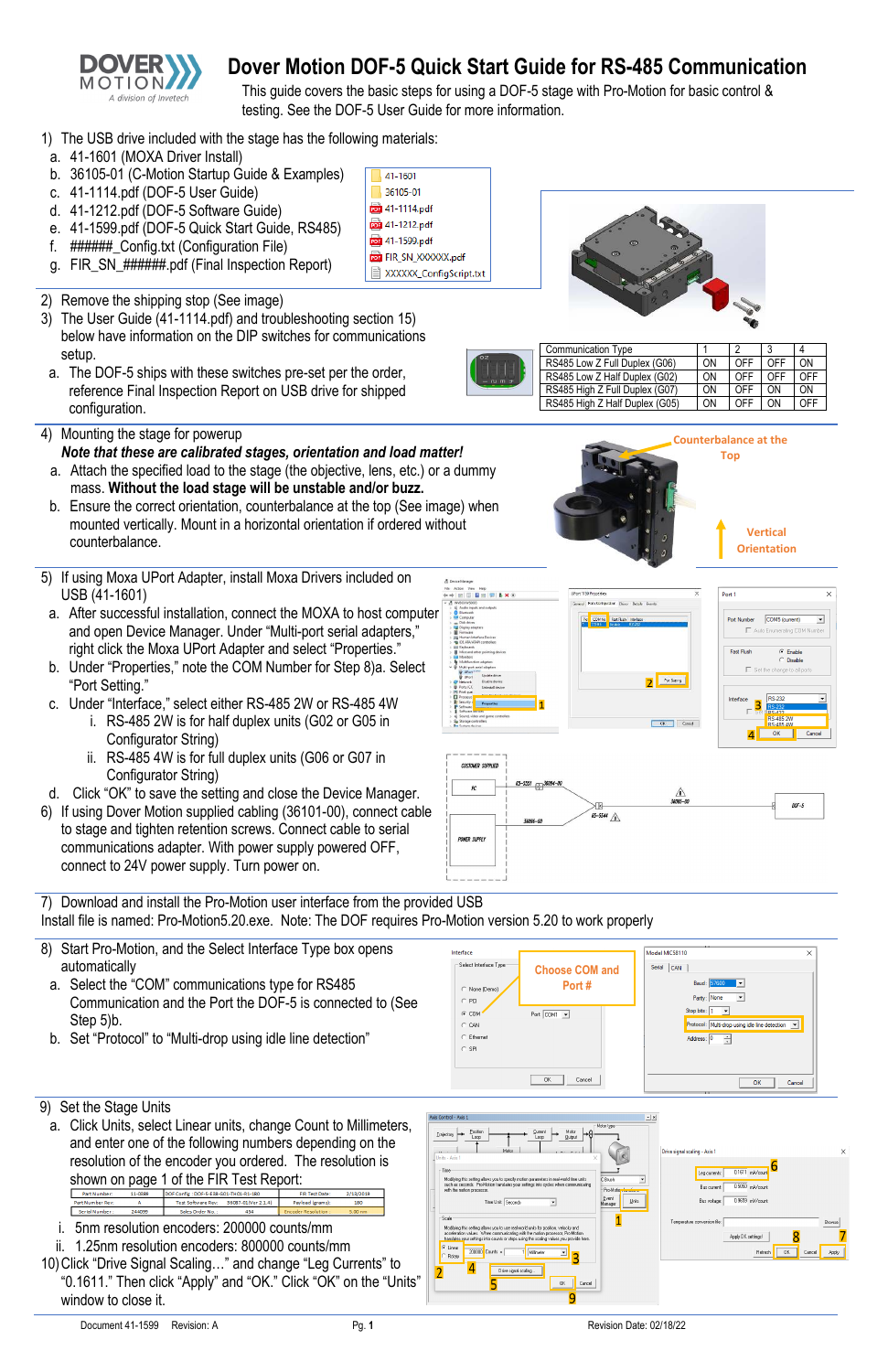- <span id="page-1-1"></span>11) Analog Calibration
- a. Click "Motor Control" and set "Motor Command" to "0." Click "Apply" and "OK"
- b. Click Operating Mode
- c. Disable the motor by clicking "Disable All"
- d. Check "Axis enable" and "Motor output." Click "Apply."
- e. Click "Current Loop," then "Analog calibration."
- f. Click "Zero!" then "Apply"
- g. Click "Calibrate!" then "Apply" and "OK"



Auto tune.

Cancel

0.01959

Apply

Refrech  $CK$ 

Enable all | Disable all

Apply

Cancel

Restor

Refresh



- a. Click "Operating Mode", then "Enable All." **Do not Calibrate Current Feedback Signals again (already completed in Step [11\).](#page-1-1)**
- b. The DOF-5 servo should now be on and it will hold position
- c. The Active indicator for *ALL* items must be "on" as shown in the image to the right (see orange box). Otherwise the motor may be enabled, but the stage will not move



 $13$ 

Cancel Appy

## 13)Homing the DOF-5

- a. Prior to motion, each time the stage is powered off, or the motor is disabled, it will need to be homed before any position moves can be made
- b. Click "Homing"
- c. Enter the selections shown in the screenshot
- d. Click "Start!"
- e. The box to the left of the "Start!" button will read "Completed" when homing is completed.

### 14)To move the DOF-5 stage, click "Trajectory"

- a. "Profile mode" controls the motion type, use "Trapezoidal" for basic motion.
- b. "Shuttle Mode" controls how the stage moves:
- i. "Single Move" moves the stage once to a set position after "Go" is clicked.
- ii. "Manual" moves the stage back and forth between two set positions each time "Go" is clicked.
- iii. "Automatic" cycles back and forth between two positions with the set dwell time when "Go" is clicked, and stops when "Stop" is clicked.
- c. "Scope sync" allows plotting to be automatically started at the same time as a movement.





<span id="page-1-0"></span>15)Can't connect to the stage

- a. Ensure the stage is connected to a 24V power supply, there should be a red power led in the stage.
- b. Ensure the correct port, address, and connection settings are used when connecting, use the Device Manager to find out which port numbers are in use

|              | Switch No.               |     | ŋ   |     | 4   |
|--------------|--------------------------|-----|-----|-----|-----|
| OZ           | <b>RS232</b>             | ON  | ON  | N/A | N/A |
|              | RS485 Low Z Full Duplex  | ON  | OFF | OFF | ON  |
|              | RS485 Low Z Half Duplex  | ON  | OFF | OFF | OFF |
| 士<br>m<br>ÆU | RS485 High Z Full Duplex | ON  | OFF | ON  | ON  |
|              | RS485 High Z Half Duplex | ON  | OFF | ON  | OFF |
|              | CAN                      | OFF | N/A | N/A | N/A |

### 16)The stage is unstable

- a. Ensure that the correct mass has been installed on the stage
- b. Ensure the stage is operating in the correct orientation
- c. Ensure the stage is in a stable operating environment (stationary work surface, no ambient vibration, etc.)
- d. Re-load the configuration file included on the USB, see the DOF-5 User Guide for more detail
- e. The stage may need to be re-tuned, contact Dover Motion